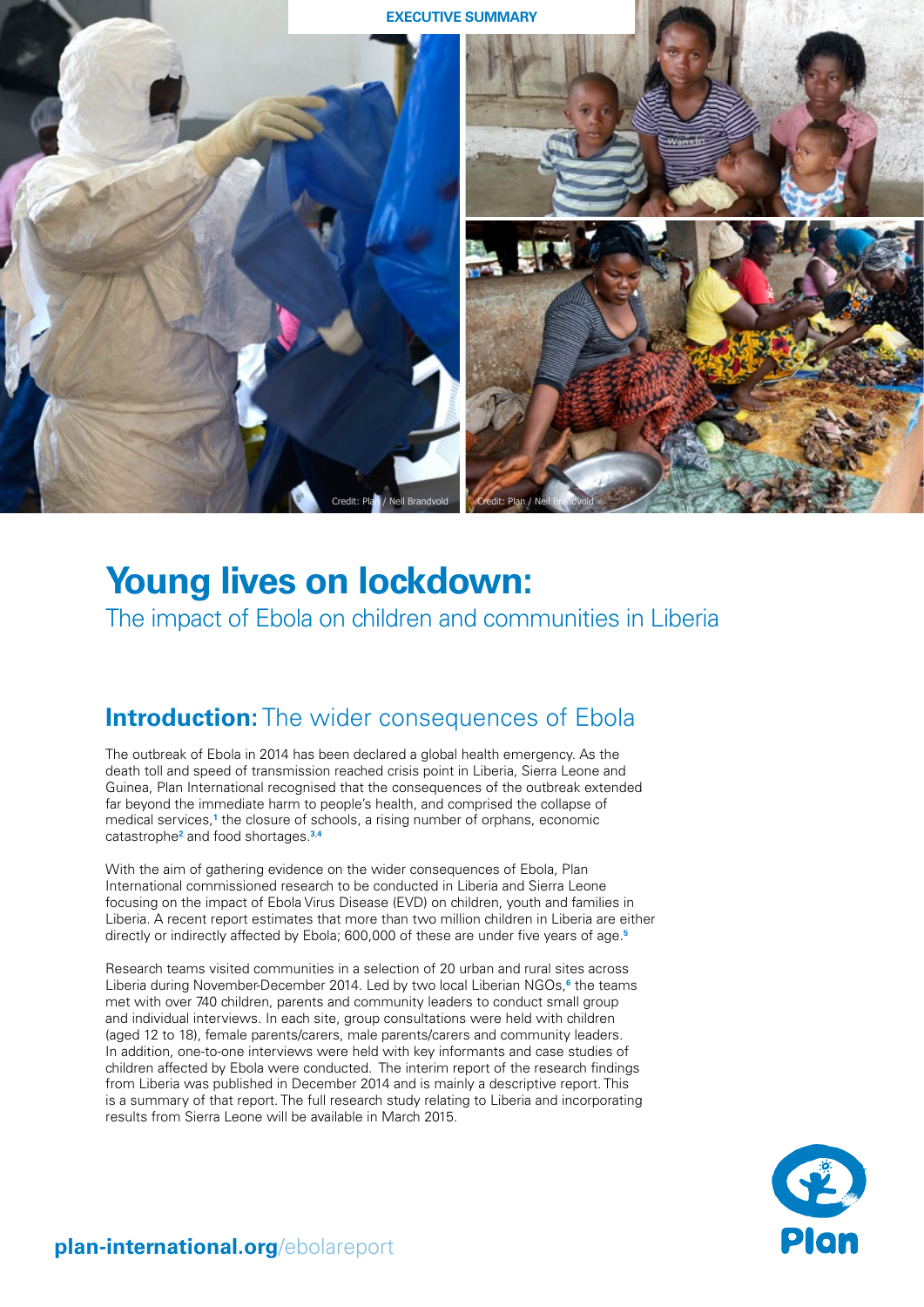## **Key messages**

- ► The impacts of Ebola are very wide, interlinked and affect the majority of the population. This calls for a comprehensive approach and an integrated set of interventions.
- ► Those who require most care and those who give most care are at grave risk. In addition, there are acute needs among those who are not infected by Ebola. This calls for targeted assistance, within a comprehensive approach.
- ► Schools are closed and children are not receiving an education. Alternative means of learning and wide-ranging support to prepare for the reopening of schools and other learning establishments is critical.
- ► Children have been greatly disempowered by the outbreak and response. Childcentred approaches in emergency response and rehabilitation are vital.
- ► Communities provide an essential environment for children and families in terms of support and Ebola prevention measures, and are now at the forefront of prevention and control. This calls for a community-centred approach to emergency response and rehabilitation.

Main report available to download at **[plan-international.org/ebolareport](http://plan-international.org/ebolareport)**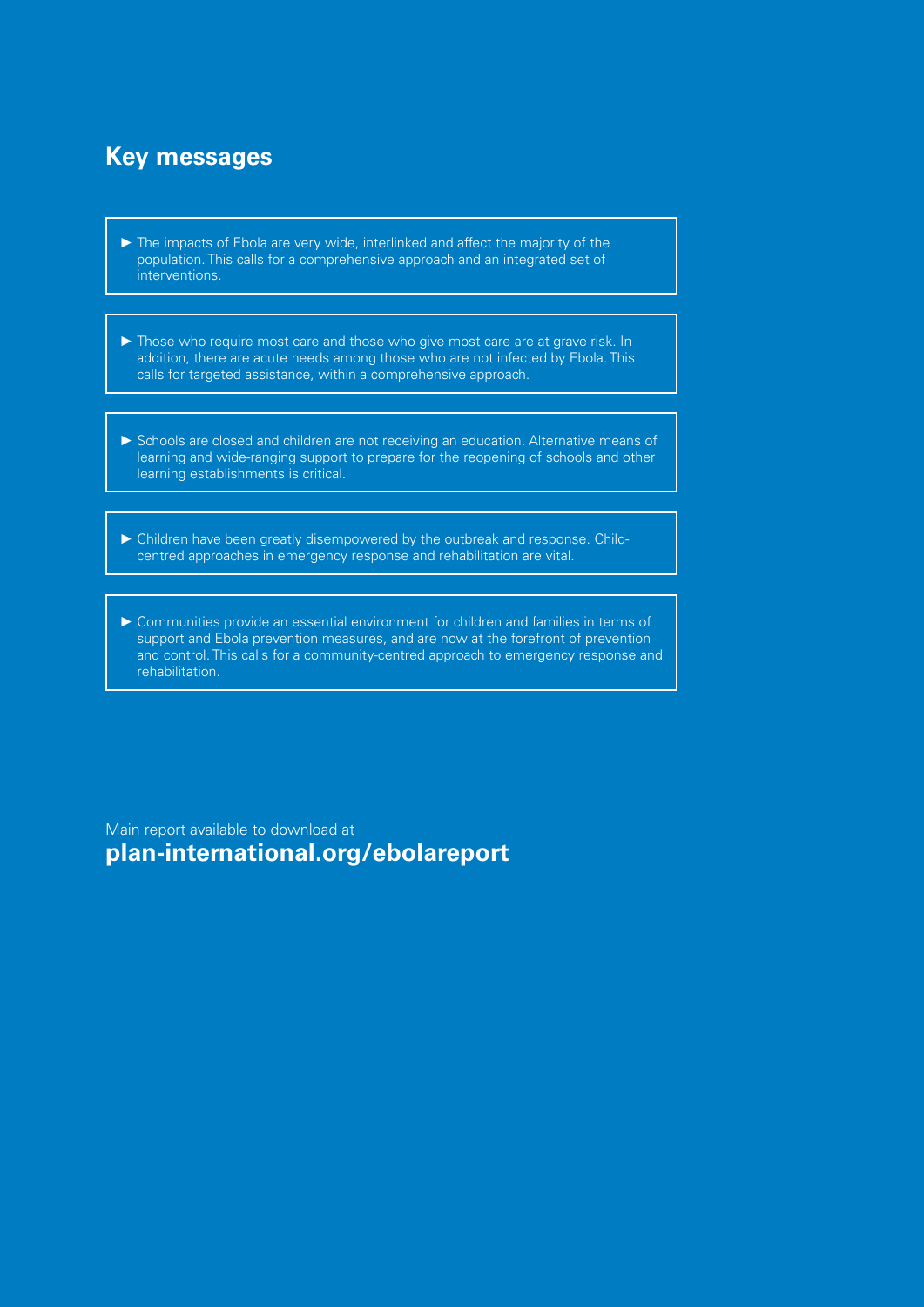### **Initial findings**

Health and essential care

The loss of health services and the capacity to care among families and communities has placed those who are caredependent – especially children – at acute risk. Children (and adults) who contract Ebola face grave danger not just from the virus, but also from the loss of their basic needs. With no cure for Ebola, survival depends on the quality of care. Patients, especially children, depend entirely on others for their basic needs such as water, food, shelter and care.

"Due to the closure of hospital, I lost my husband from different sickness and he left me with three children with no support."

Mother, Liberia\*

As a result of the Ebola outbreak, communities report that they are experiencing an almost complete loss of maternal health services, as well as health care for non-Ebola patients. The price of medicines has also risen greatly, according to communities, becoming unaffordable for many. Additionally, the shut-down of vaccination and other preventative programmes presents a long-term public health issue. Most communities say that children are no longer being vaccinated, mainly because clinics are closed or seen as unsafe. There is also an indication that people are associating vaccines with Ebola. Family and community care for the elderly, sick, long-term sick, and disabled has slowed or ceased entirely.

### **Priorities**

for action

► Improve the resilience and strength of existing health services, including providing health workers and community carers with more protective clothing and training on good triage, isolation, testing and referral.

► Protect carers, including community midwives and carers of the elderly, disabled and long-term sick.

### Food security

The extent of food shortages and hunger is a striking finding from the research. Isolation, abandonment, quarantine and stigmatisation deny children and adults access to basic needs, including food. Undernourishment is also widespread. Protein intake is limited by the ban on bushmeat and the limited availability or affordability of alternatives (e.g. fish and chicken). The majority of people in all the communities consulted say they lack sufficient quantity and quality of food. Reasons include food price inflation – rice is reported in the communities to have increased in price by around 50 per cent; incomes have dropped and there has been a reduction in farming leading to shortages. Those stigmatised by Ebola find they cannot buy food even if they have the money. Reports from the communities bear out the more pessimistic official reports,**[7](#page-6-6)** which warn that West Africa is on the brink of a major food crisis in the wake of Ebola.

#### **Priorities** for action

- ► Nutritional support for pregnant women and mothers nursing babies and small children.
	- ► Assistance to treat moderate and severe malnutrition among children and communities.
	- ► Encourage a rapid shift away from food aid to income generation (to avoid undermining the food economy).

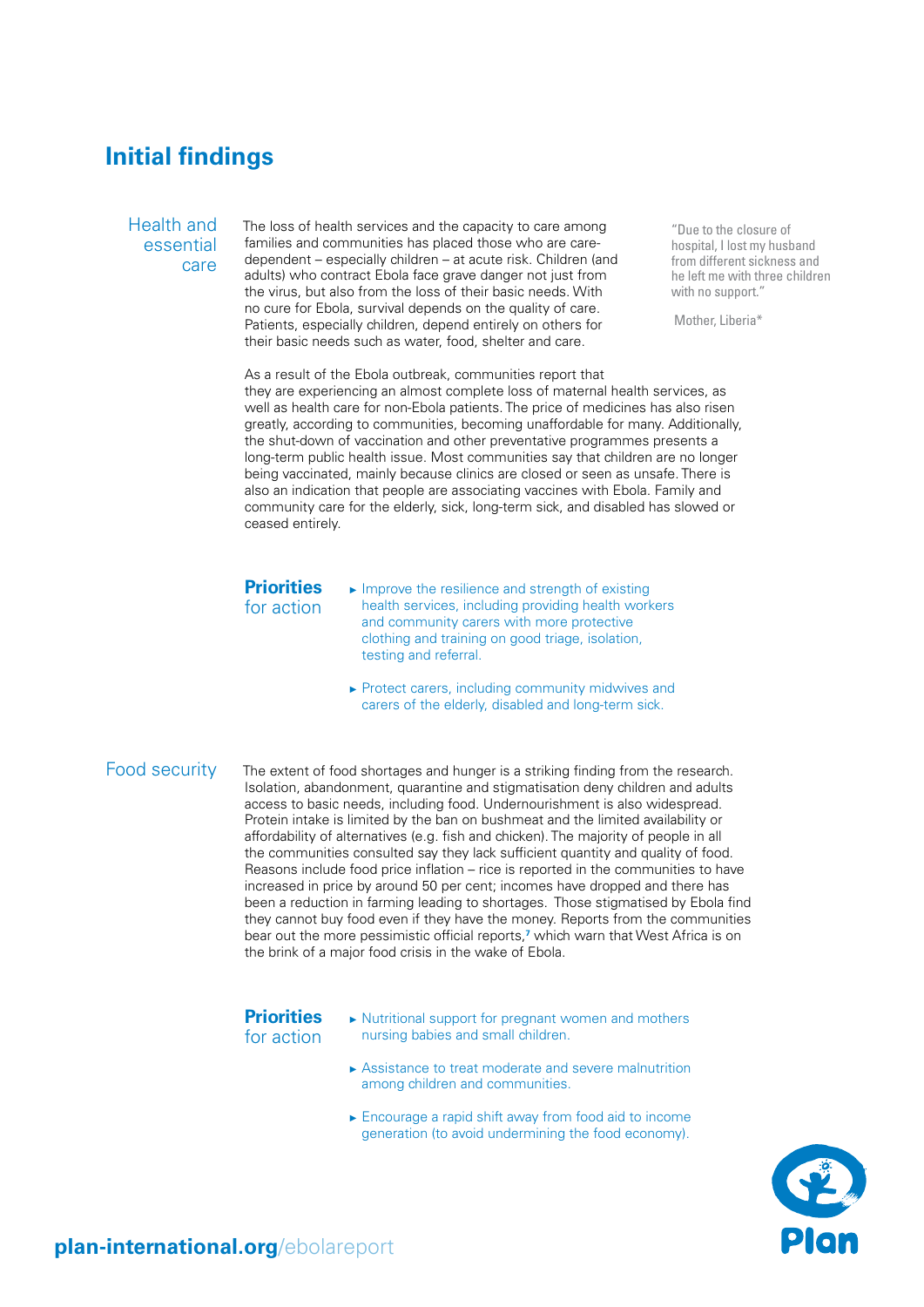#### Livelihoods

Unemployment and loss of household income are widespread: salaried employment and selfemployment have been dramatically reduced, and most households are finding it difficult to afford food, medicines, agricultural materials and other essentials due to lower incomes and higher

"My mother used to go to villages to buy farm products as business in Ganta city. But now my mother just stays at home because she told me that they are no longer allowed to enter into the villages because of the state of emergency by the Liberia government."

Child, Liberia\*

prices. Women are disproportionately active in the food sector and informal economy and so are hit hardest by the economic impacts of Ebola.**[8](#page-6-7)** Their ability to work and provide food or income is further compromised by the additional childcare responsibilities imposed by the closure of schools.

#### **Priorities** for action

► Investigate measures to mitigate any negative impact of infection control procedures on economic activity and subsistence.

► Provide credit for restarting businesses, including support to community credit/savings schemes.

Child protection and well-being

Besides the impact on basic needs, Ebola has a wider impact on the safety and well-being of children. Children are at greater risk of neglect, exploitation and emotional harm. Children and young people who lose parents or carers are at a high risk of being without essential care

"I have lost everything in my life. I am so miserable now. Ebola has changed my life."

Child, Liberia\*

and sustenance. They suffer not only the emotional and psychological harm that comes from bereavement, but also the stigmatisation and fear associated with having a family member who is sick or who has died from Ebola. Children experience the bereavement of parents or family members and witness it in their communities. The shock of witnessing death and mourning is compounded by feelings of helplessness.

Older children who have lost parents or who face poverty are likely to take on work and domestic responsibilities, and there is a concern that girls are at greater risk of sexual abuse and early marriage due to the loss of education, greater poverty and loss of carers. Orphans and those who have lost carers due



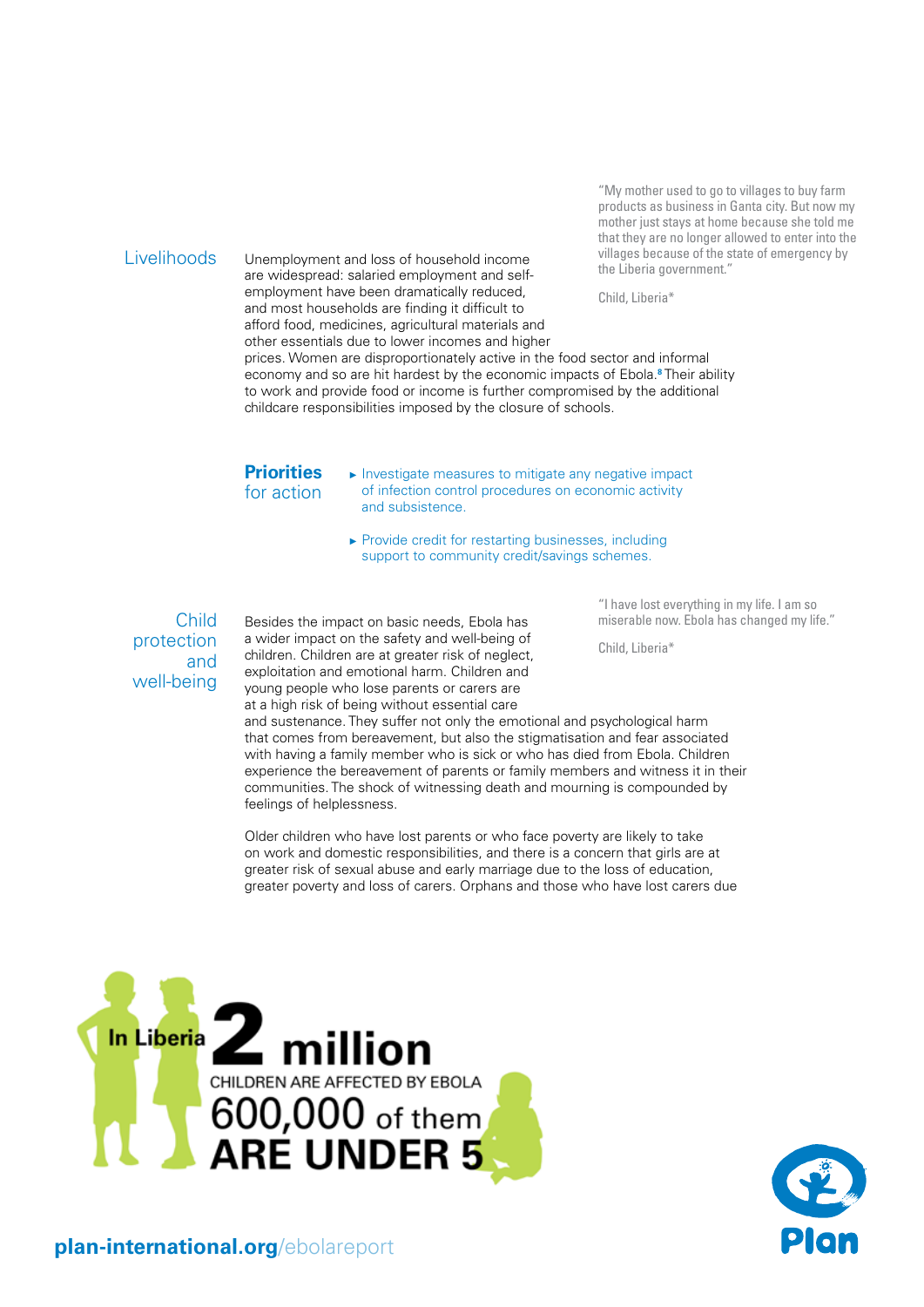to abandonment or stigmatisation are at particular risk. The feedback from communities suggests that some orphans and children of single parents are joining the already high numbers of street children, surviving by begging or (it is speculated) stealing.

In addition to the loss of family care, there are lost opportunities for play and socialising, which are important for child development and coping strategies. Children still play, but the quality of play has changed markedly. Some children and parents say they now play just in the family home, or in the compound, and no longer with other children due to the risks of Ebola. The closure of schools also removes an important location for child protection. When schools close, children are no longer spending days with peers and teachers in an environment that can provide a level of child protection. The shutdown of wider government services and restrictions on movement (including for international aid workers) in the earlier stages of the outbreak meant that child-protection programmes, where they existed, were no longer providing care to vulnerable children.

#### **Priorities** for action

- ► Provide safe options for children and young people to resume interaction.
- ► Counteract the stigmatisation of individuals and communities.
- ► Psychosocial support for children in families and communities affected by Ebola or stigmatisation.

**Education** 

All places of education are closed and have been since July 2014 and no official or widespread alternative teaching is in place. All children and young people, in all communities, have ceased education and may lose half a year or more of their education. This can be expected to materially impact their prospects in life, as well as dent their confidence and

"Since this Ebola outbreak in our country, my school has closed. I do not have the freedom any more to be with my friends as I did in the past due to the fear of this sickness. This sickness has brought a total change in my life that makes me to feel sad daily."

Girl, Liberia\*

self esteem. There are attempts by children and adults to maintain education but these are very limited due to the restrictions on movement and gatherings. Due to loss of incomes, most families are unable to afford home tuition and may not be able to afford school fees when centres of education reopen. The risk of older children, in particular, not returning to education appears high. This is most obviously the case in households who have lost carers, where older children – almost exclusively girls – talk about the need to take over the parenting role. More generally, a dwindling family income and a rise in poverty can be expected to increase the pressure on youth leaving education permanently. For these children and youth, the possibilities of education are replaced by the prospect of a lifetime of unskilled work or early motherhood.

#### **Priorities** for action

- ► Identify and support rapid, alternative means of learning for when education institutions are closed.
- ► Improve the resilience of education establishments so that total closure is avoided.
- ► Make schools safe for early reopening.
- ► Investigate different means of financing a return to school for children and young people.

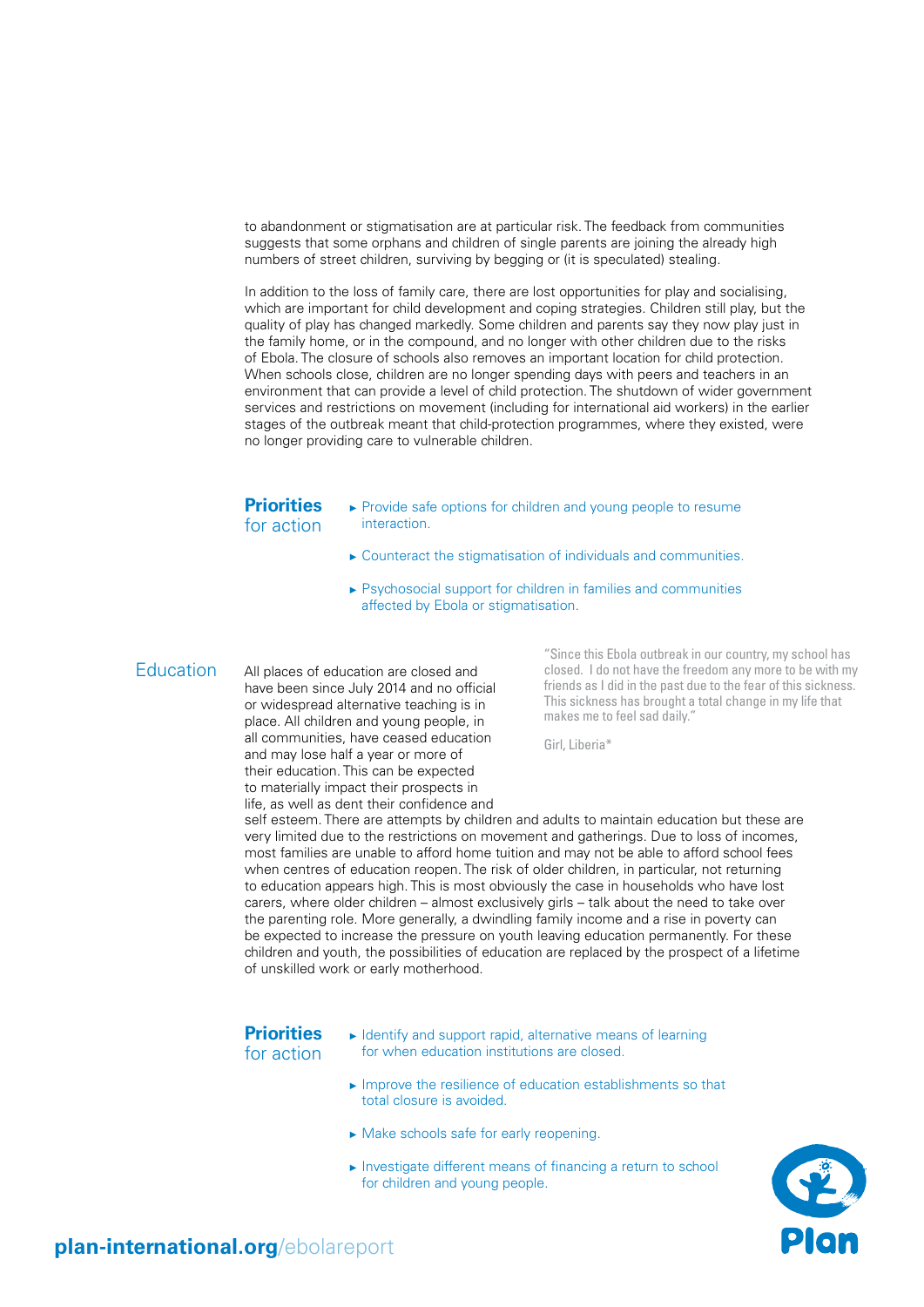#### **Community** cohesion

The protection and well-being of children depends greatly on the wider community environment. Communities have (recently) taken strict measures to protect the health of children (and adults), such as supporting quarantines and managing restrictions on movement. However, this protection has come at a very

"My friend and her children all died of Ebola in Ganta. And I was the one taking care of them. For this reason, I lost my family's relatives and even my respect as a human being in my community. My community was quarantined because of me and many other people were humiliated for my sake."

Female teacher and carer, Liberia\*

high price in terms of a dramatic rise in fear, stigmatisation, anger and mistrust within communities (and within families). Furthermore, the ongoing practice of hiding the sick adds to fear and suspicion within communities. People can't be certain that neighbours are not harbouring the virus and this causes people to be less supportive and less caring.

Between communities the divisions are even stronger. The strict implementation of infection controls has meant that extended families are unable to travel to help one another. In addition, many are refusing to help, out of fear of being confined or infection. Community practices such as meetings, celebrations and burials have also largely ceased and some customs may change permanently. In short, the ability of communities to provide a caring, peaceful and secure environment for children and young people has been significantly reduced.

Communities noted that their leaders have been instrumental in persuading people to accept preventative messages and in organising the local-level response. When asked about the support they had received, people describe a mixed picture. Some communities say they have received substantial help and medical care – usually from Médecins Sans Frontières (MSF) – and food – usually from the World Food Programme (WFP). Others say they have received almost no help.

When asked how long it will take for the community to return to normal after Ebola is stopped, most talk in terms of years. Children tend to see a quicker recovery, thinking about when schools will reopen and when it will be possible to mix with friends (although some also mention deep and long-lasting changes). Community members use the language of war when describing the impact of Ebola. For people with recent experience of civil war and atrocities it is easy to see how the reappearance of widespread deaths, orphans, checkpoints, curfews, movement restrictions, armed troops, surveillance, house-to-house searches and divided communities is a fearful step backwards. A decade after the conflict ceased, but before Ebola, children and adults in Liberia were still being supported with initiatives for peace-building, reconciliation and other forms of psychosocial support. The extent to which Ebola has damaged the social fabric of communities suggests that this sort of intervention may need to be stepped up for post-Ebola recovery.

#### **Priorities** for action

- ► Support peace-building and reconciliation among children, families and communities.
- ► Make care within the community safer, through the provision of information and protective equipment.
- ► Avoid unnecessarily strict prevention and isolation meausures through better information.
- ► Restore the central role played by families and communities in how they care for their vulnerable and sick, and how they conduct burial practices in a safe and dignified manner.